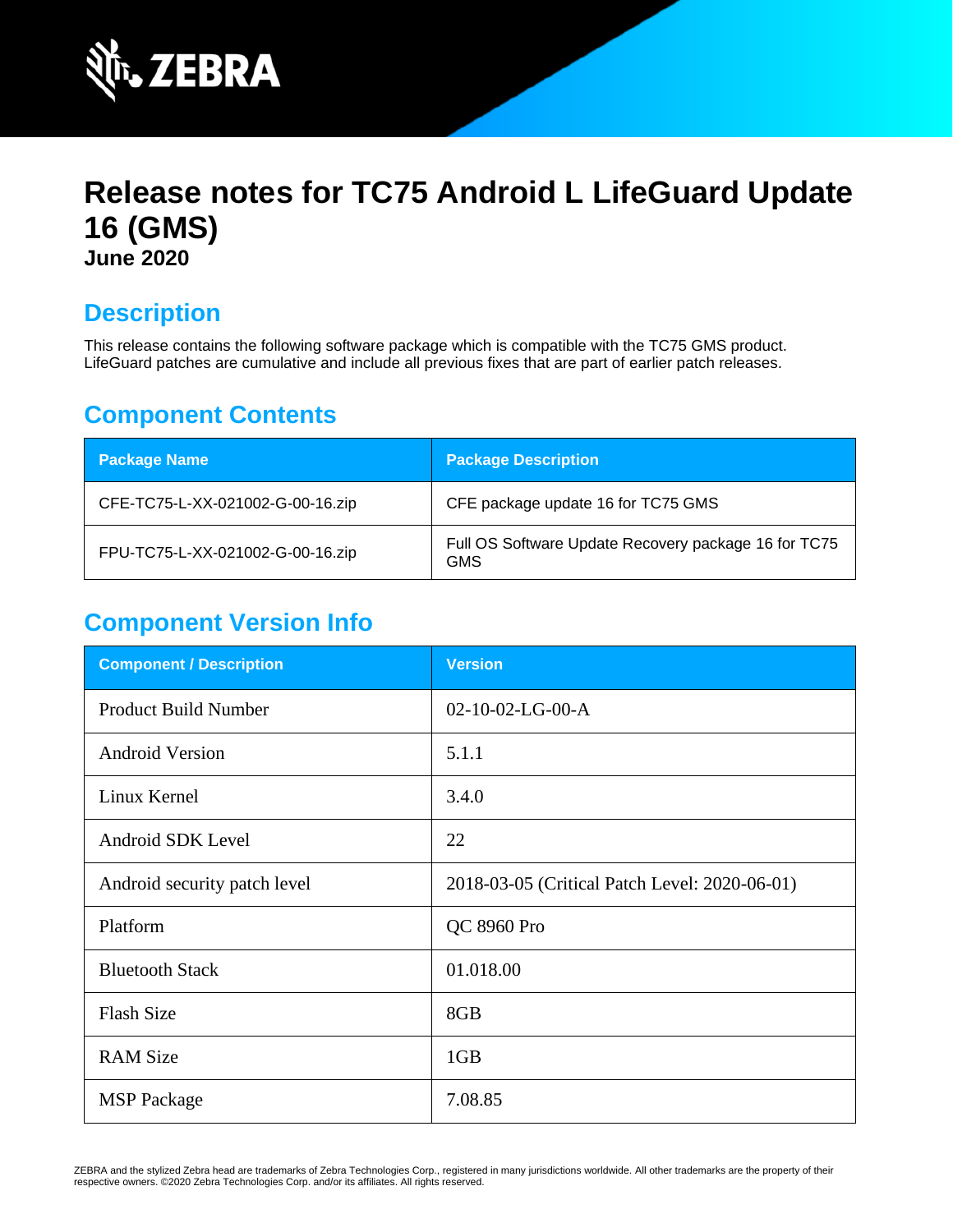

| <b>Scanner Framework</b>         | 19.56.37.2                                                  |
|----------------------------------|-------------------------------------------------------------|
| SimulScan Demo App               | 2.6                                                         |
| SimulScanEngine                  | 1.13.6.5                                                    |
| Datawedge                        | 6.7.51                                                      |
| <b>EMDK</b>                      | 6.8.24.1124                                                 |
| Mx / OSX                         | OSX 5.2/ MXMF version: 7.2.10.3                             |
| WiFi                             | FUSION_QA_2.00.0.0.026                                      |
| <b>PTT</b>                       | 3.1.27                                                      |
| Touch FW                         | Stylus-80_GLOVE-105, FW:1.2. AA                             |
| RxLog                            | 4.58.5.0                                                    |
| <b>Mlog</b>                      | MLogPackage v06.54 / MLogManager v06.54 /<br>Service v06.54 |
| <b>Bluetooth Pairing Utility</b> | 3.7                                                         |
| <b>File Browser</b>              | 1.19.12                                                     |
| <b>Stage Now</b>                 | 2.10.1.1389                                                 |
| App Gallery                      | 2.8.4.13                                                    |
| <b>Battery Swap</b>              | 1.00                                                        |
| <b>Tech Docs</b>                 | 1.0.0                                                       |
| <b>WWAN</b>                      | QP200-W160926A-6102076                                      |
| <b>RIL</b>                       | Qualcomm RIL 1.0                                            |
| <b>TS.25</b>                     | JAN092017                                                   |
| <b>IMEI SV</b>                   | GMS:24<br>Non-GMS:23                                        |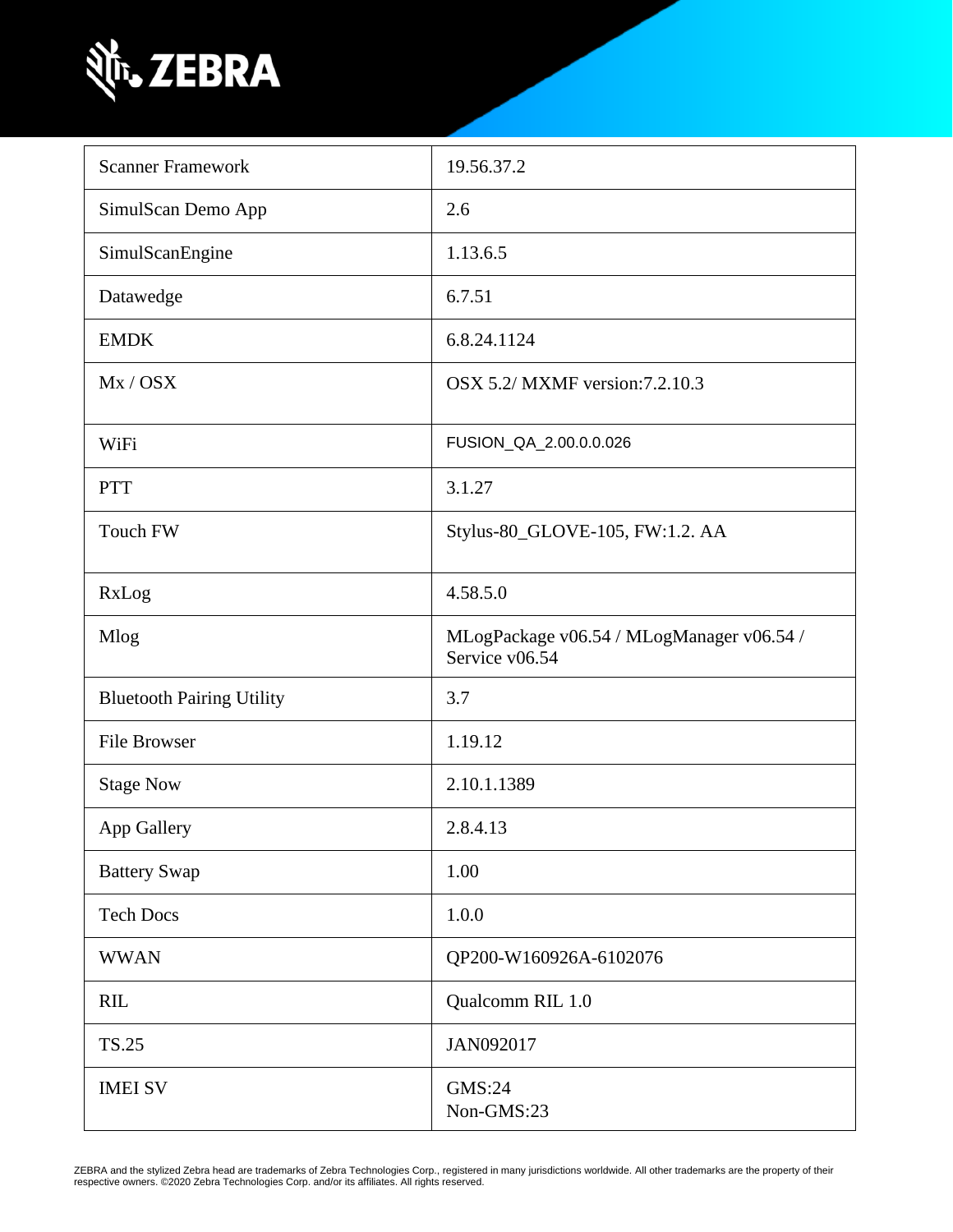

| <b>WLAN</b>                        | WLAN-1240294.1                                                      |
|------------------------------------|---------------------------------------------------------------------|
| <b>GPS</b>                         | GPS-1.0.0                                                           |
| <b>NFC</b>                         | NFC_NCIHAL_AR3.5.0_Lollipop, FW:122                                 |
| Sensors (Accel, Gyro, Light, Prox) | $\mathbf{1}$                                                        |
| Camera                             | CAM-FRONT-1.0.0 / CAM-REAR-1.0.0                                    |
| <b>MSR</b>                         | <b>MSR-1.0.8</b>                                                    |
| MobiControl                        | 12.2.0. Build 23469                                                 |
| Zebra Volume Control               | 1.1.23                                                              |
| <b>IST</b>                         | App:1.00 build 3/Service: 1.00 build<br>1/Firmware: 1.00 build 5    |
| <b>Battery Manger</b>              | 1.3.6                                                               |
| <b>DDT</b>                         | 1.15.0.11                                                           |
| Fingerprint                        | Zebra/TC75/TC75:5.1.1/02-10-02-LG-00-<br>A/180316:user/release-keys |
| <b>ZSL</b>                         | 3.1.1                                                               |
| Zebra Data Service                 | 3.7.1.1003                                                          |
| WifiConfig CSP                     | 7.0.1                                                               |
| <b>EKB</b>                         | 1.7.0.5                                                             |
| License Manager                    | 3.2                                                                 |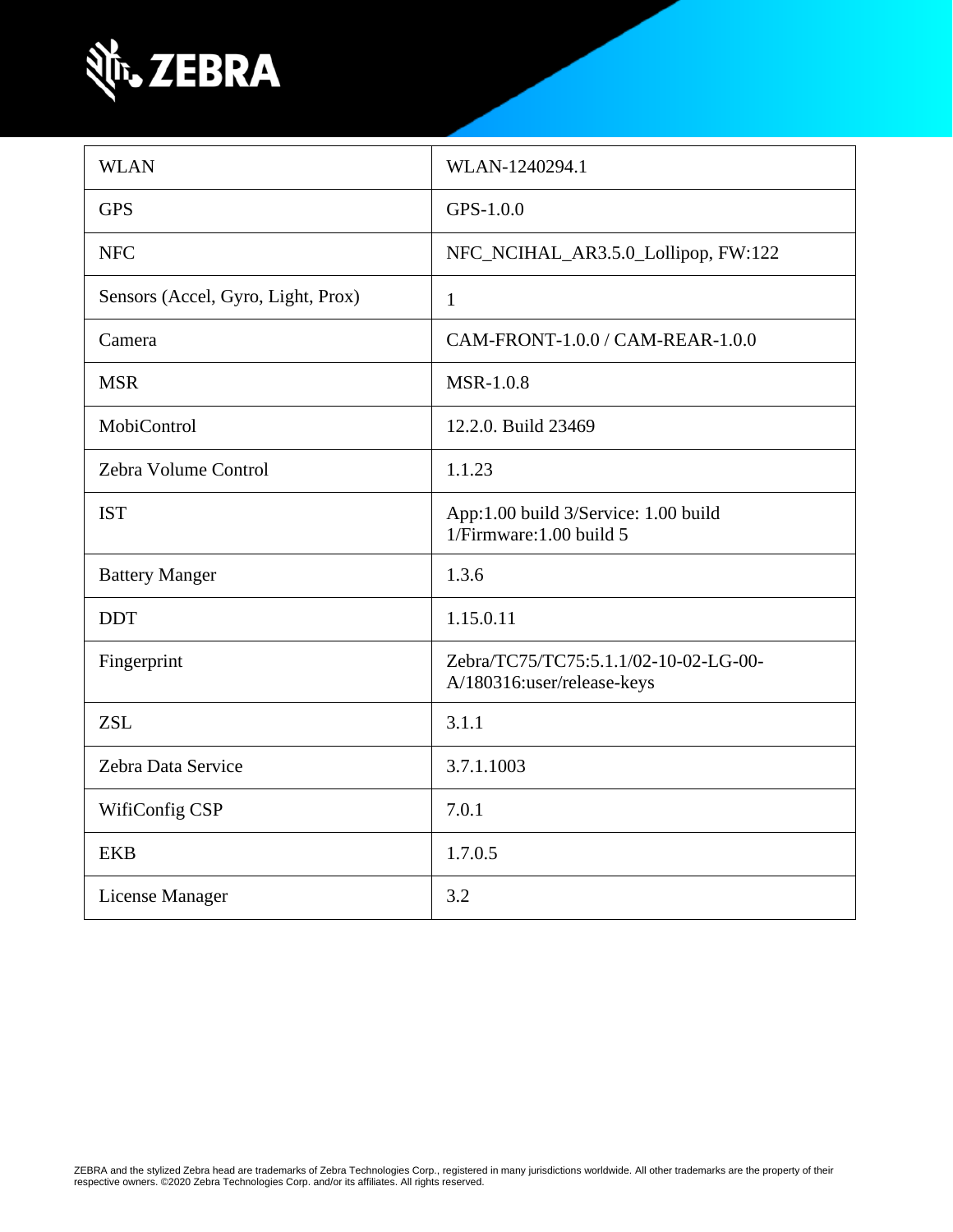

- **1. CFE v16 Updates:**
	- ❖ CFE-TC75-L-XX-021002-G-00-16.zip (GMS)

❖ **Android Security Patch Level**: March 05, 2018 (Critical Patch Level: June 01, 2020) Use the below link to see the Android Security bulletin for more information: <https://source.android.com/security/bulletin/>

• Added support for Tianma display panel.

### **2. CFE v14 Updates:**

❖ CFE-TC75-L-XX-021002-G-00-14.zip (GMS)

❖ **Android Security Patch Level**: March 05, 2018 (Critical Patch Level: Apr 01, 2020) Use the below link to see the Android Security bulletin for more information: <https://source.android.com/security/bulletin/>

- [SPR38404](https://jiraemv.zebra.com/browse/BSPA-131963) "Fixed an issue where there was screeching noise heard after a voip call, and RXDevice was switched to speaker"
- SPR38341 Resolved an issue wherein device was getting stuck in boot loop as audio service was getting started a little late
- SPR37771 Fixed an issue wherein the device was associated to an Access Point and does not roam.
- SPR33312 Resolved an issue wherein certain StageNow profile was not able to use after upgrading from KitKat to Lollipop OS.
- SPR37434 Resolved an issue wherein device heats up when the configuration is pushed as xml file from AirWatch or StageNow
- SPR34353 Resolved an issue of unexpected EOF exception in logcat
- SPR 35766 Resolved an issue wherein device takes longer time to connect when deployed in a denser SSID environment
- SPR37272 Resolved an issue wherein EHS Hostname in title was not reflecting updated Hostname after device reboot
- SPR 34909 Resolved an issue when device initiates a connection with Mesh BSSID
- [SPR 32157](https://jiraemv.zebra.com/browse/BSPA-86471) Resolved an issue when an invalid Neighbor AP response received from the infrastructure.
- [SPR39273](https://jiraemv.zebra.com/browse/BSPA-142071) Resolved an issue wherein device use to struck on zebra logo due to slimbus timeout on multiple warmboot.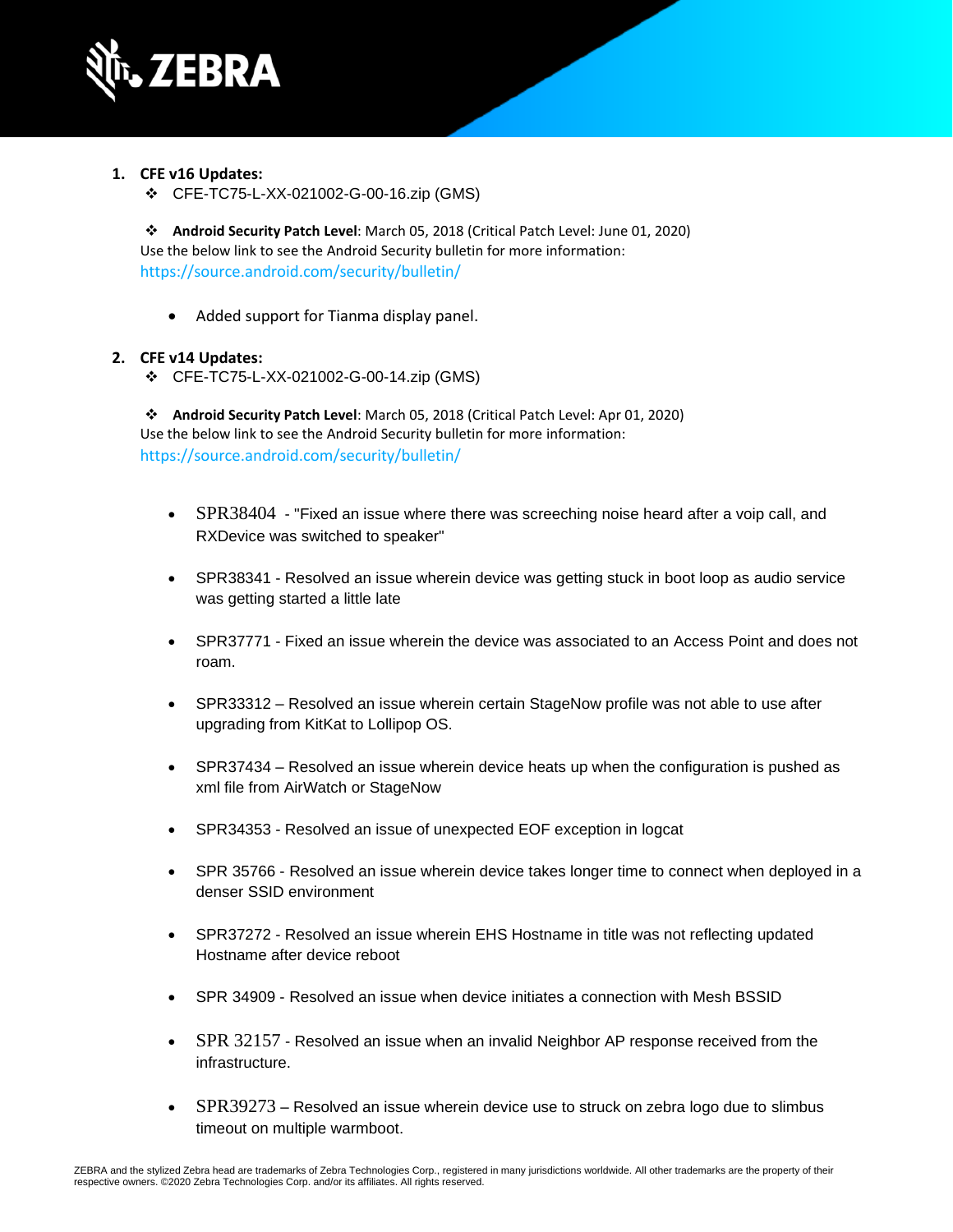

- Updated following Components:
	- o License Manager: 3.2
	- o Zebra Data Service: 3.7.0.1004
	- o WIFI: FUSION\_QA\_2.00.0.0.026

## **Known Issue:**

On first boot-up after installing the LG CFEv14 patch, the Android OS installs the new ZDS (v3.x), which is conflicting with the old ZDS (v2.x) process which might have already started on boot complete. This is intermittent and one-time issue and does not have any impact on ZDS functionality or the OS

### **3. CFE v13 Updates:**

❖ CFE-TC75-L-XX-021002-G-00-13.zip (GMS)

❖ **Android Security Patch Level**: March 05, 2018 (Critical Patch Level: July 01, 2019) Use the below link to see the Android Security bulletin for more information: <https://source.android.com/security/bulletin/>

- SPR36654 Resolved an issue where TC70 experiences BT audio disconnect when WLAN 11d set to Auto
- SPR36991 Resolved an issue wherein with SKT SIM card device will connect to network but shows as No service.
- SPR37104 Resolved a Framework reboot issue when user tries to access missed call message notification on user screen in EHS (MMS is disabled).
- SPR36971 Resolved an issue wherein the device was sometimes sticking to Wi-Fi Access Points even at very low signal levels
- SPR36633 Resolve a scan failure issue when application using EMDK Timed Release api to scan the barcodes.
- SPR37258 Resolved an issue where DNS Resolution fails when device roams to different subnet.
- Updated below mentioned components:
	- o Scanner Framework: 19.56.37.2
	- o WLAN: FUSION\_QA\_2.00.0.0.021

### **4. CFE v12 Updates:**

❖ CFE-TC75-L-XX-021002-G-00-12.zip (GMS)

❖ **Android Security Patch Level**: March 05, 2018 (Critical Patch Level: April 05, 2019) Use the below link to see the Android Security bulletin for more information: <https://source.android.com/security/bulletin/>

- SPR35912 Resolved an issue wherein 11k operation depends on 11r functionality
- SPR36293 Resolved an issue wherein KT SIM loaded devices failed to connect to LTE network
- SPR35288 Fixed an issue wherein initialization of scanner was taking  $\sim$ 1sec.
- SPR35054 Added support for reduced quite zone barcode decoding.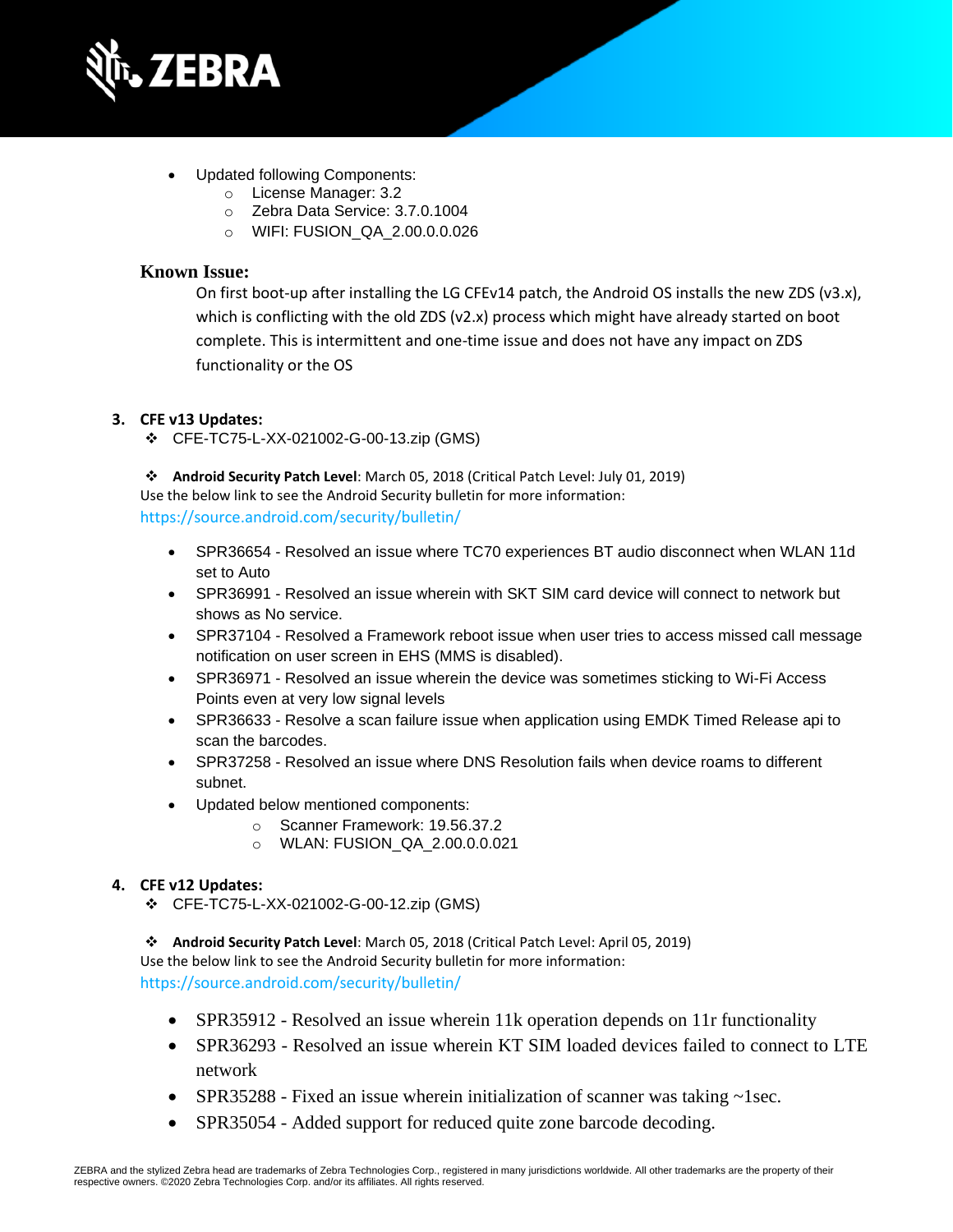

- SPR34844 Resolved an issue wherein multiple open calls are prevented when multiple application tries to open scanner without releasing previous instance.
- Updated below mentioned components:
	- o Scanner Framework: 19.53.37.0
	- o Bluetooth: 01.018.00

## **5. CFE v11 Updates:**

❖ CFE-TC75-L-XX-021002-G-00-11.zip (GMS)

❖ **Android Security Patch Level**: March 05, 2018 (Critical Patch Level: December 05, 2018) Use the below link to see the Android Security bulletin for more information: <https://source.android.com/security/bulletin/>

- SPR36118 Resolved an issue wherein patch version was not updating in cfe.ini.
- SPR34738 Resolved an issue wherein device reboots when VPN connection established over Cellular (AT & T).
- SPR35368 Resolved an issue wherein scanner crash while scan the barcode just before suspending or after resume the device.
- SPR35362 Resolved an issue to set hardware picklist to scan barcodes which are very close to each other.
- SPR33745 Resolved an issue where device advertise as 11ac supported.
- SPR33709 Implemented the intercharacter delay functionality in Datawedge to support RDP session scan data transfer.
- SPR34191 Resolved an issue where Devices not sending the hostname to the DHCP server.
- Updated below mentioned components:
	- o MX: 7.2.10.2 (For detail please refer [http://techdocs.zebra.com\)](http://techdocs.zebra.com/)
	- o Scanner Framework: 19.12.35.0
	- o EKB:1.7.0.5
	- o Bluetooth: 01.015.00

### **6. CFE v10 Updates:**

❖ CFE-TC75-L-XX-021002-G-00-10.zip (GMS)

❖ **Android Security Patch Level**: March 05, 2018 (Critical Patch Level: September 05, 2018) Use the below link to see the Android Security bulletin for more information: <https://source.android.com/security/bulletin/>

- SPR35025 Resolved an issue where Proxy Auto Config (PAC) did not work properly following stops/restarts of the PacService.
- SPR33977 Resolved an issue wherein set time zone issue observed with StageNow.
- SPR34716 Resolved an issue wherein the MX Framework did not restart properly following events where the service was stopped.
- SPR34679 Resolved an issue wherein setting WiFi Band selection to Auto was not working properly with StageNow.
- SPR34936 Resolved an issue wherein Datawedge used to crash on bootup.
- SettingsEULA has been renamed to Zebra Data Services.
- Updated below mentioned components:
	- o MX: 7.2.9.0 (For detail please refer [http://techdocs.zebra.com](http://techdocs.zebra.com/))
	- o Scanner Framework: 19.10.35.1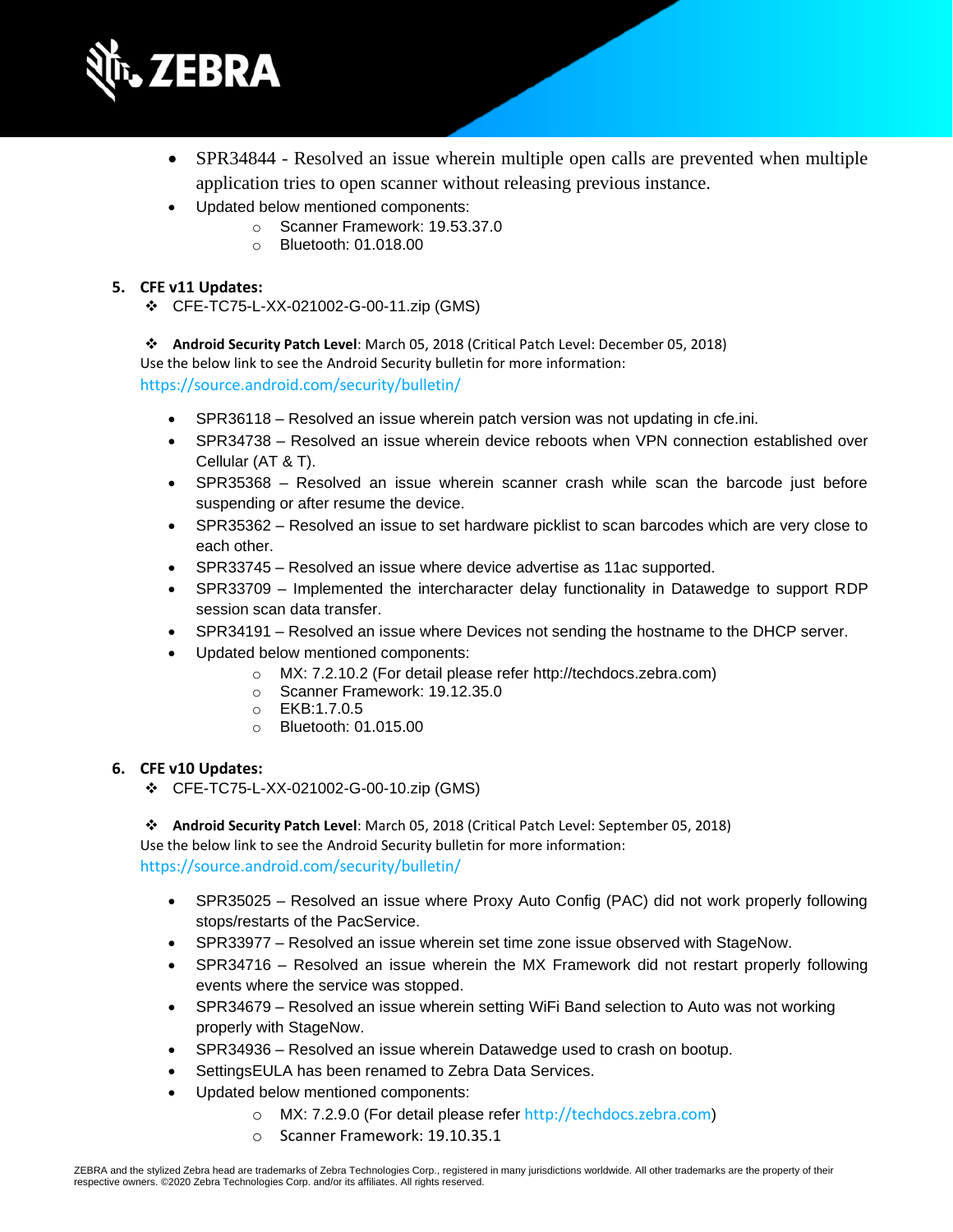

- o ZSL:3.1.1
- o WifiConfigCSP:7.0.1

## **7. CFE v9 Updates:**

- ❖ CFE-TC75-L-XX-021002-G-00-09.zip (GMS)
- ❖ Note: If whitelisting is enabled ZSL functionalities will NOT work. This issue will fix in next release.

❖ **Android Security Patch Level**: March 05, 2018 (Critical Patch Level: June 05, 2018)

Use the below link to see the Android Security bulletin for more information:

<https://source.android.com/security/bulletin/>

- SPR33755 Resolved an issue wherein the Whitelisted apps were unable to submit XML to MX.
- SPR33207 Resolved an issue wherein the Device Diagnostic tool had an issue with reading the Battery Cycles in the application for PP+ batteries.
- SPR34267 Resolved an issue where-in user was not able to enable USB debugging option using StageNow.
- SPR33862 Fixed an issue where-in user could not set Display Timeout value of 30min using StageNow.
- SPR34145 Fixed an issue wherein user was unable to connect to WLAN network due to WEP Key Index issue.
- SPR34307 Resolved an issue wherein device out of the box intermittently failed to get staged via StageNow.
- SPR34083/34014/32519 Resolved an issue wherein disabling WWAN radio via Airwatch using StageNow XML fails.
- SPR33639 Resolved an issue wherein the customer app install and launch during device sleep state and device stop emitting scan beam after awake from suspend.
- SPR33876 Resolved an issue wherein Display Timeout was unable set via StageNow.
- SPR33607 Resolved an issue where few fresh devices were unable to stage after unboxing the device.
- SPR33538 Resolved an issue wherein the Scanner beam stuck off and No LED beam while pressing scanner button.
- SPR33981 Resolved an issue Czech Republic Regulatory Country could not be set using Wifi config profile.
- SPR34429 Resolved an issue wherein device failed to emit scan beam if the application was launched during device suspend.
- SPR34614 Fixed an issue in DataWedge wherein scanner could not be enabled due to quick enabling and disabling of scanner through Intents.
- SPR33897 Resolved an issue wherein Dialer screen was not launching when triggered through an intent "android.intent.action.CALL\_BUTTON".
- SPR33156 Provided configurability option to enable or disable A-GPS based on the presence of gpsinfo.txt.

 To disable A-GPS, create a dummy file with name "gpsinfo.txt" and copy it to /enterprise/usr and reboot the device.

- SPR34716 Resolved an issue wherein the MX was getting killed by Backupmanager and didn't restart properly.
- SPR34213 Resolved an issue wherein shared preference initialization without launching EKB.
- Added support for Enterprise Lockdown feature.
- Updated below mentioned components:
	- o Datawedge: 6.7.48
	- $\circ$  EKB: 1.7.0.2 (Added as an System application with this CFE 09)
	- o MX: 7.2.8.2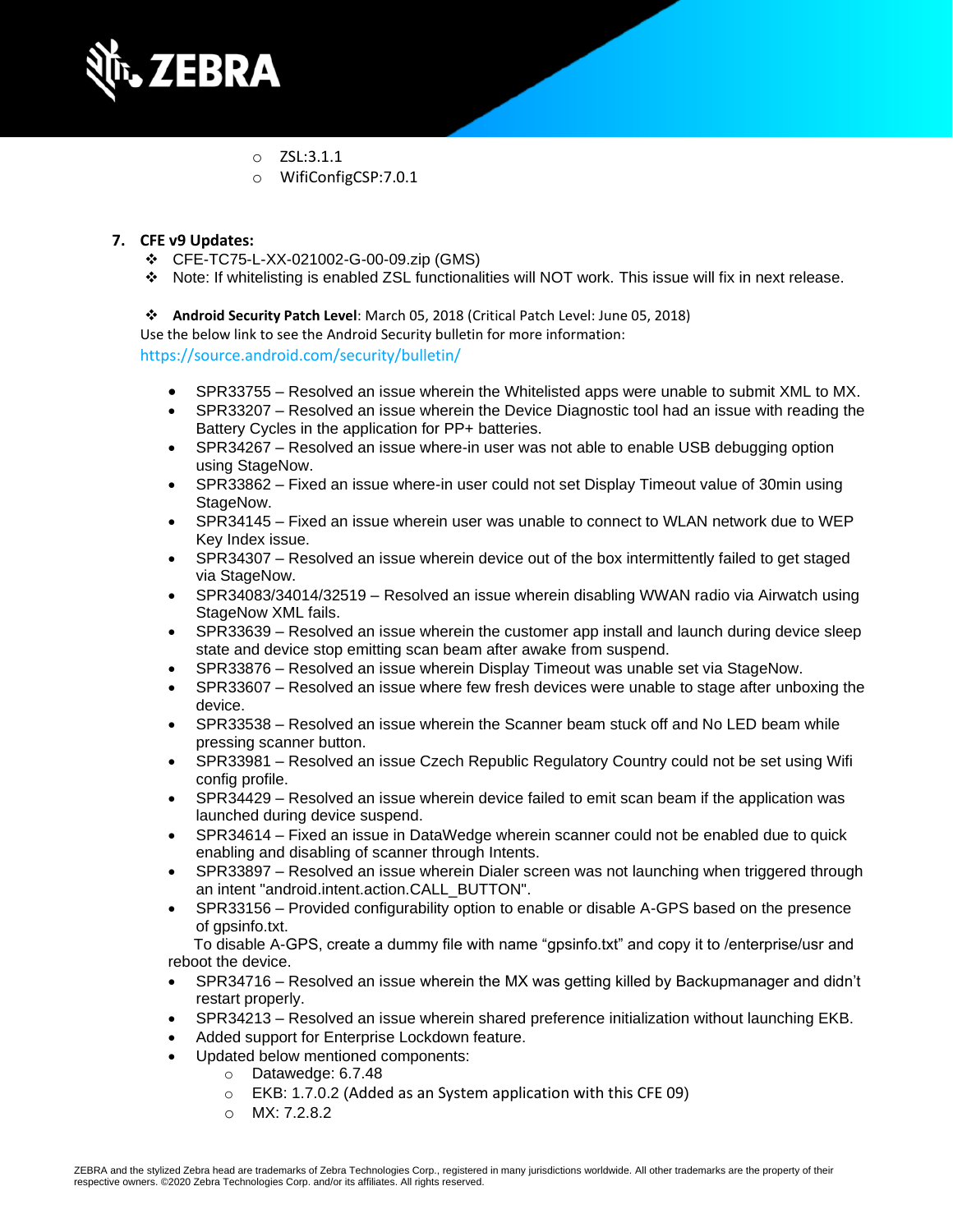

### **8. CFE v7 Updates:**

❖ CFE-TC75-L-XX-021002-G-00-07.zip (GMS)

### ❖ **Android Security Patch Level**: March 05, 2018

Use the below link to see the Android Security bulletin for more information: <https://source.android.com/security/bulletin/>

- Spectre & Meltdown correction for variant 1 and variant 2.
- SPR33599 Resolved an issue wherein few of the system applications are getting disabled after enabling whitelist.
- SPR33799 Resolved an issue wherein scanner was unable to read '\n' and '\r'.
- SPR33930 Resolved an issue wherein dhcp address was not acquired by the device, while hostname is greater than 32 characters.
- SPR34123 Resolved an issue wherein super keys are not working in stage now app.
- SPR33823 Resolved an issue wherein black screen occurred in DataWedge application.
- SPR33973- Resolved an issue wherein erroneously loading default profile by providing feature to ignore disabled profiles in DataWedge.
- SPR33671- Resolved an issue wherein user was unable to create WIFI profile with username as backslash followed by number.
- Updated below mentioned components:
	- o Datawedge: 6.7.47
	- o StageNow: 2.10.1.1389
	- o EMDK: 6.8.21.1121
	- o MX: 7.2.1.0
	- o File Browser: 1.19.12
	- o Diagnostic Tool: 1.15.0.11
	- o Scanner Framework: 19.9.35.0
	- o Radio: 2.00.0.0.009
	- o Bluetooth: 01.12.00

#### **9. CFE v6 Updates:**

❖ CFE-TC75-L-XX-021002-G-00-06.zip (GMS)

#### ❖ **Android Security Patch Level:** January 05, 2018

Use the below link to see the Android Security bulletin for more information: <https://source.android.com/security/bulletin/>

#### **10. CFE v5 Updates:**

❖ CFE-TC75-L-XX-021002-G-00-05.zip (GMS)

#### ❖ **Android Security Patch Level:** December 05, 2017

Use the below link to see the Android Security bulletin for more information:

<https://source.android.com/security/bulletin/>

- SPR33157 Resolved an issue wherein the BUTTON L1 has been consumed by both barcode scanner and Google chrome client.
- SPR32825 Resolved an issue wherein BT headset volume up/down was not working during Bluetooth call scenario.
- SPR33233 Resolved an issue wherein the DataWedge 6.2.24 could not replace separator or non-printable ascii character with \$.
- SPR32463 Resolved an issue wherein the StageNow File Manager downloads frequently fails due to Socketimeout exception.
- Updated below mentioned components: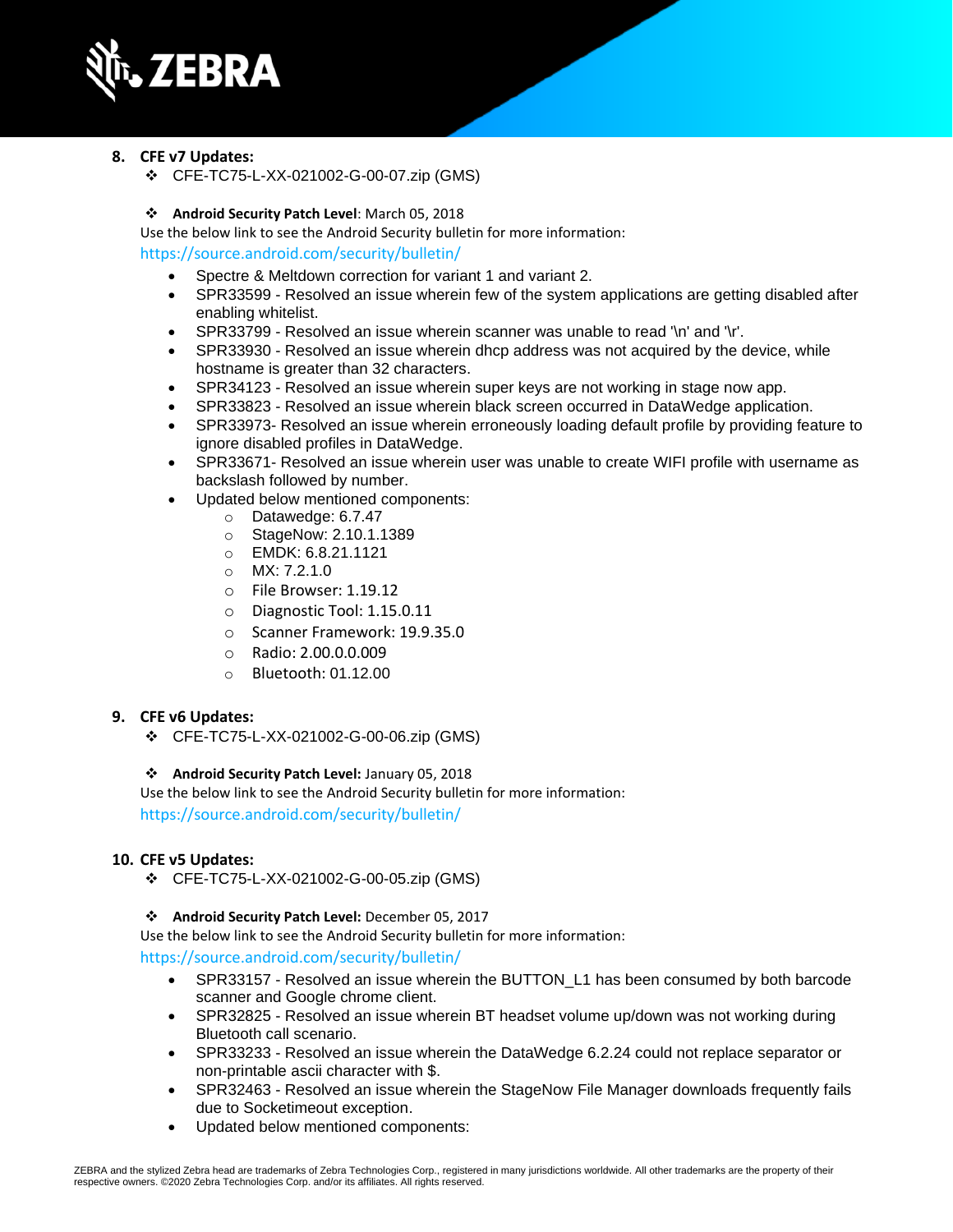

- o Datawedge: 6.6.49
- o StageNow: 2.9.1.1344
- o EMDK: 6.7.10.1010
- o MX: 7.1.1.0

## **11. CFE v4 Updates:**

❖ CFE-TC75-L-XX-021002-G-00-04.zip (GMS)

### ❖ **Android Security Patch Level:** September 05, 2017

Use the below link to see the Android Security bulletin for more information: <https://source.android.com/security/bulletin/>

- Corrections for KRACK vulnerabilities applied.
- SPR30400/31340 Added support to enable/disable Network Monitoring Notification.

### **12. CFE v3 Updates:**

❖ CFE-TC75-L-XX-021002-G-00-03.zip (GMS)

#### ❖ **Android Security Patch Level:** September 05, 2017

Use the below link to see the Android Security bulletin for more information: <https://source.android.com/security/bulletin/>

- Updated below mentioned components:
	- MXMF Version 7.0.2.1
	- DataWedge Version 6.5.61
	- EMDK Version 6.6.14.914
	- Staging Client Version 2.8.1.1221
- Resolved an issue in MX to prevent leakage of configuration parameters.
- Included fix for BlueBorne vulnerability.
- Included fix for blank screen seen during boot.
- SPR32582 Added support for Netherlands Belgium language.
- SPR32385 Resolved an issue wherein Simulscan API fails to read Chinese passports.
- SPR32008 SPR31820 Resolved an issue wherein scanning PDF417 barcodes which contain embedded 0x0D characters resulted in continuous line of data instead of displaying in different lines.
- SPR32666 Resolved an issue wherein device reboots when it roams from secured to open Wi-Fi network.
- SPR32676 Resolved an issue wherein DataWedge App crashes when Velocity App tries to send an Intent to enable the scanner plugin.
- SPR32775 Resolved an issue wherein the notification class created with FLAG\_INSISTENT was not getting cleared upon pulling down the notification drawer.

#### **13. CFE v2 Updates:**

❖ CFE-TC75-L-XX-021002-G-00-02.zip (GMS)

#### ❖ **Android Security Patch Level:** August 05, 2017

Use the below link to see the Android Security bulletin for more information:

<https://source.android.com/security/bulletin/>

- SPR29912 Resolved an issue wherein certificates installation failed through stagenow.
- SPR30401 Added support to get the CFE version via MDM clients.
- SPR31954 Resolved an issue wherein dhcpd was not able to start due to lengthy host name.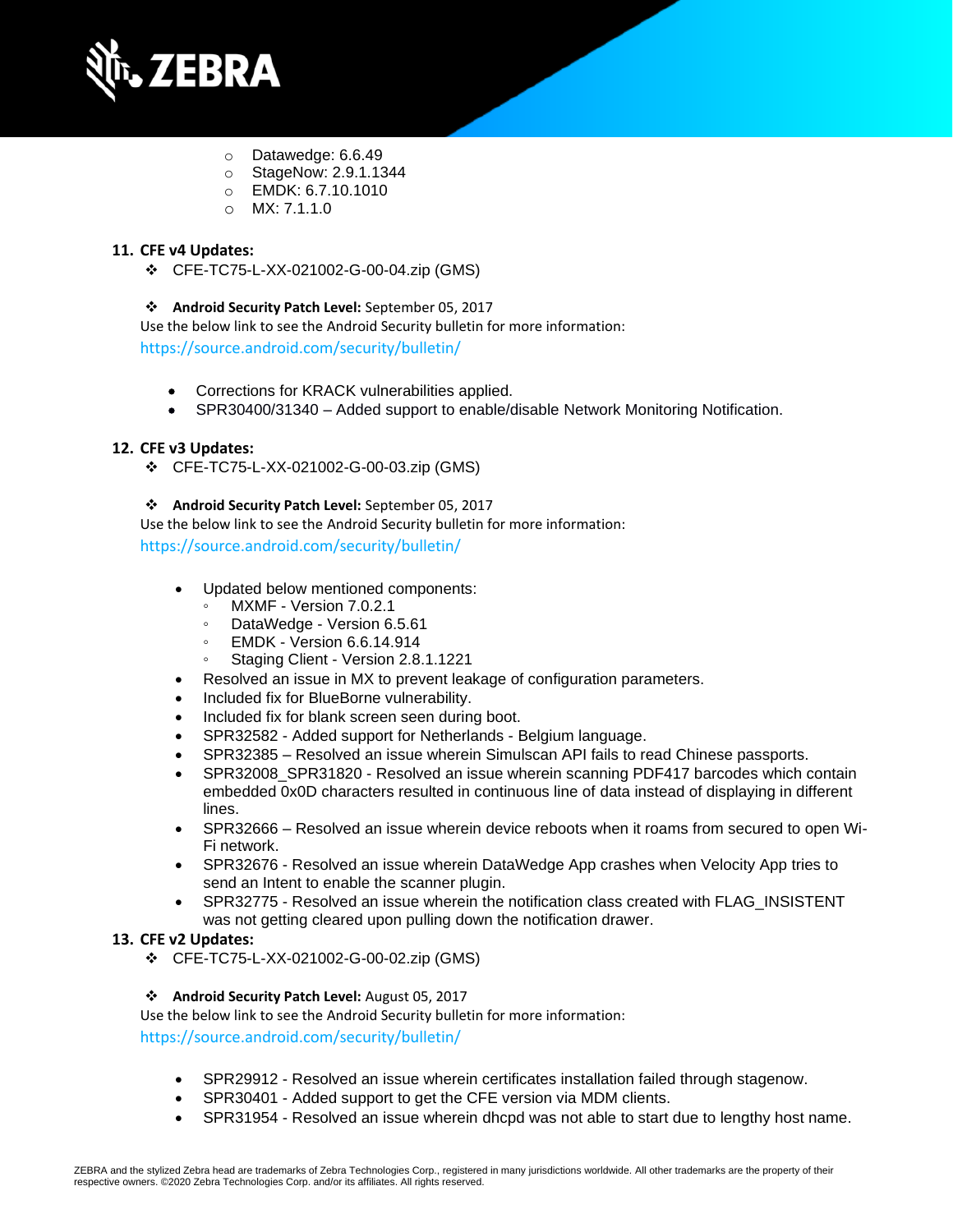

- SPR32135 Resolved an issue wherein Settings screen does not revert to its normal state even though the locale language is changed from Arabic to English via EMDK.
- SPR32240 Resolved an issue wherein the scanner service was not responding while switching between applications.
- SPR32193\_SPR32230 Resolved an issue wherein devices experiencing authentication failures and were not able to recover.
- SPR32539 Resolved an issue wherein build certificates were lost randomly even though certificates were not expired.
- SPR32326 Resolved an issue wherein Settings application crashed while trying to set enterprise keyboard as the default keyboard and disable AOSP keyboard through the stageNow profile.
- SPR32413 Resolved an issue wherein after selecting the static option in the ethernet settings, changes are not reflecting in interface and the interface was always dhcp.

## **Note**

### **Tianma display devices are not allowed to downgrade to any of the older BSPs or Patches**

- To identify the display type on TC75 devices user can check the 'persist.sys.hw.display.id' property using adb getprop command.
	- o For TC75 Innolux device [persist.sys.hw.display.id]: [600]
	- o For TC75 Tianma device [persist.sys.hw.display.id]: [512]

CFE v15 was a beta release. However, devices can be updated from v14 to v16 or v15 to v16.

Full package update (FPU-TC75-L-XX-021002-G-00-16.zip) is mainly meant for TC75 Tianma display devices as these devices are not allowed to downgrade to any of the older BSPs.

## **Device Compatibility**

This software release has been approved for Android TC75 L models mentioned below.

| Device           | <b>Operating System</b> |
|------------------|-------------------------|
| TC75AH-GA11ES-A1 | Android 5.1.1           |
| TC75AH-GA11ES-A2 | Android 5.1.1           |
| TC75BH-GA11ES    | Android 5.1.1           |
| TC75BH-GA11ES-TW | Android 5.1.1           |
| TC75BH-GA11ES-IA | Android 5.1.1           |
| TC75BH-GA11ES-BR | Android 5.1.1           |

## **Installation Requirements**

- The Software update requires SKU hardware device.
- Enterprise Reset and Factory Reset package files are available on the TC75 Software Download section on Zebra.com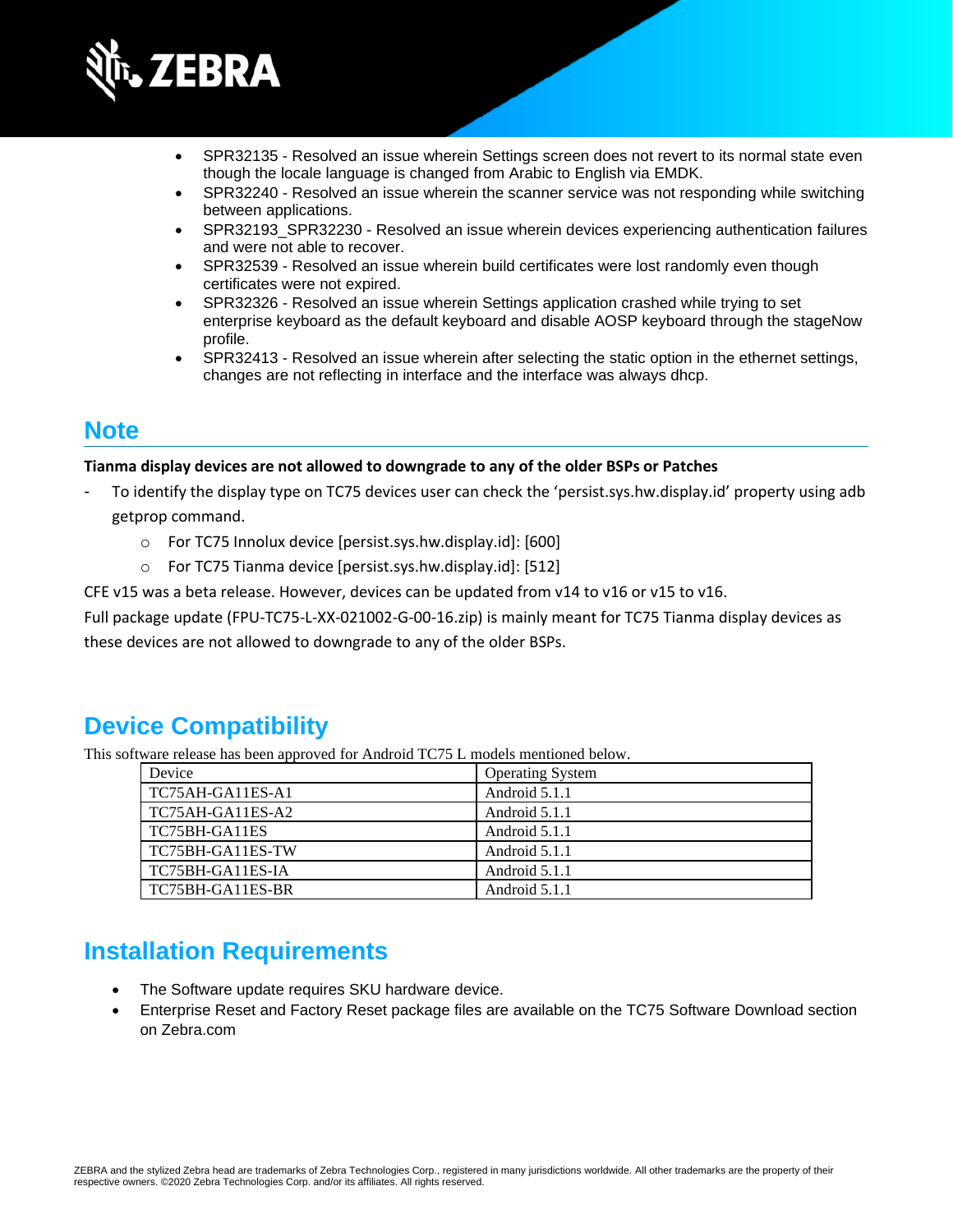

## **Installation Instructions**

**if you are switch between GMS & NON-GMS software then use the Full OS Software Update Recovery package 16 followed by factory reset (T75N0LXXARFXX21002.zip (Factory Reset Package v02.10.02))or enterprise reset(T75N0LXXAREXX21002.zip (Enterprise Reset Package v02.10.02)**

BEFORE UPDATING THE OS IMAGE, EXTERNAL POWER MUST BE APPLIED TO THE TERMINAL VIA USB CHARGING CABLE OR CRADLE. PLEASE ENSURE BATTERY LEVEL IS > 30%

**CFE software update procedure for TC75 GMS:**

- 1. Connect the USB cable from your PC to the device and enable USB mass storage mode on the device.
- 2. On your PC you should see an internal and external USB mass storage drive (SD card) appears in the File Explore and copy "CFE-TC75-L-XX-021002-G-00-16.zip" file to any storage.
- 3. Press and hold on the device Power button, click on power off and wait until the screen is turned OFF.
- 4. Press and hold power, Vol+ button and PTT button.
- 5. Keep holding all three buttons until the device vibrates.
- 6. Device should enter recovery mode.
- 7. if applying update via Sideload Method
	- a. Use the Volume + and to highlight, "Apply update from ADB" and press the PTT Key to select it
	- b. With your Command Prompt open in the Host machine, type "adb sideload" command and add a space and then drag and drop the CFE on to it and click enter.
	- c. Your PC screen will show files being installed and a little blue horizontal progress bar on your device will show status... and after about  $6<sup>o</sup>$  minutes it should be done and you should be back at the Android Recovery screen.
	- d. "Reboot system now" is highlighted. Press the PTT Key to Reboot.
- 8. If applying update via SD card.
	- a. Click on Vol+ or Vol- to navigate and select SD card or internal storage. Press PTT button to select it.
	- b. Click on Vol+ or Vol- to navigate to the recovery update zip file.
	- c. Click on PTT button to select and start the recovery update process.
	- d. Device will automatically reboot and will be ready to use.
- 9. To Check the Android Patch Level after installing the CFE package in the device,